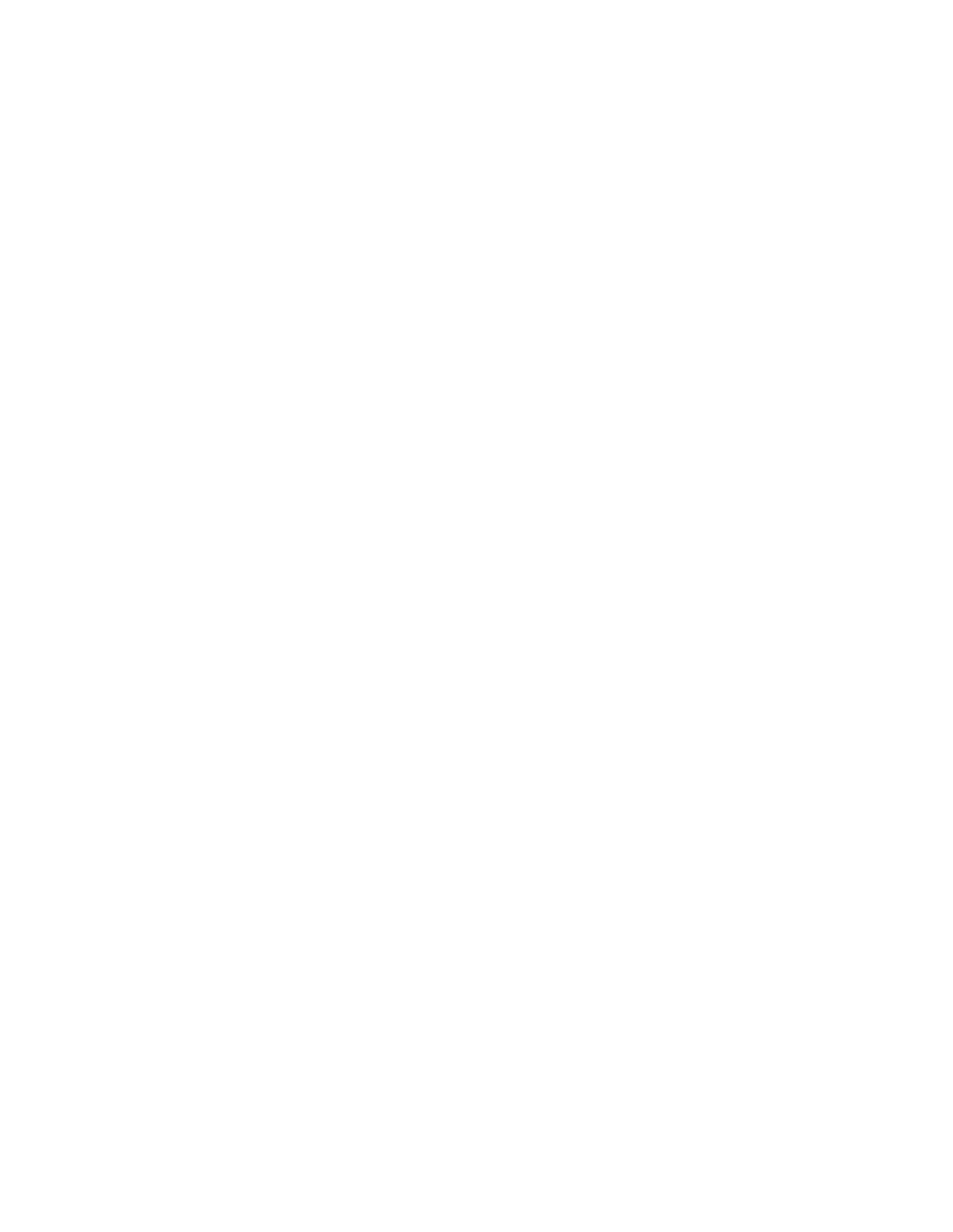# **ENGROSSED HOUSE BILL 1228** \_\_\_\_\_\_\_\_\_\_\_\_\_\_\_\_\_\_\_\_\_\_\_\_\_\_\_\_\_\_\_\_\_\_\_\_\_\_\_\_\_\_\_\_\_\_\_

\_\_\_\_\_\_\_\_\_\_\_\_\_\_\_\_\_\_\_\_\_\_\_\_\_\_\_\_\_\_\_\_\_\_\_\_\_\_\_\_\_\_\_\_\_\_\_

Passed Legislature - Regular Session

**State of Washington 52nd Legislature 1991 Regular Session By** Representatives Brumsickle, Wang, Holland and Paris; by request of Office of Financial Management.

Read first time January 23, 1991. Referred to Committee on Revenue.

1 AN ACT Relating to the management of state government receivables; 2 amending RCW 43.88.175; and adding a new section to chapter 43.17 RCW.

3 BE IT ENACTED BY THE LEGISLATURE OF THE STATE OF WASHINGTON:

4 **Sec. 1.** RCW 43.88.175 and 1989 c 100 s 1 are each amended to read 5 as follows:

6 State agencies may report ((past due accounts)) receivables to credit reporting agencies whenever the agency determines that such reporting would be cost-effective and does not violate confidentiality or other legal requirements. Within thirty-five days after satisfaction of a debt reported to a credit reporting agency, the state agency reporting the debt shall notify the credit reporting agency that the debt has been satisfied.

13 NEW SECTION. **Sec. 2.** A new section is added to chapter 43.17 RCW 14 to read as follows: